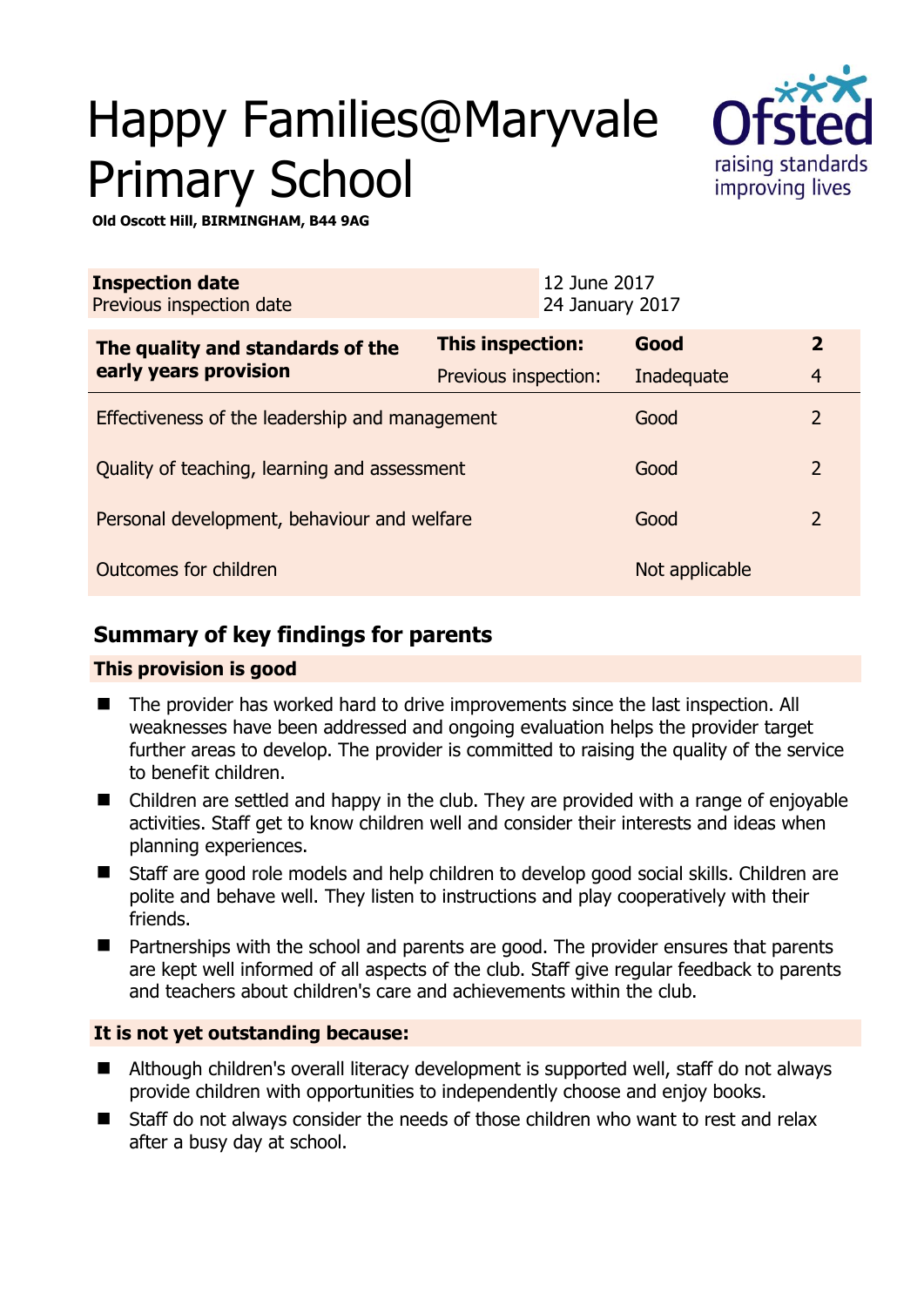# **What the setting needs to do to improve further**

#### **To further improve the quality of the early years provision the provider should:**

- **E** provide more opportunities for children to independently choose, appreciate and enjoy books more easily
- $\blacksquare$  review the organisation of the environment to better meet the needs of children who wish to relax, rest or play quietly.

#### **Inspection activities**

- The inspector observed activities and the care of children in the classroom and outdoor play areas.
- The inspector spoke to the provider, manager, staff and children at appropriate times throughout the inspection.
- The inspector observed the children having their teatime meal in the hall.
- The inspector looked at a range of documentation, including vetting procedures and evidence of the suitability of staff.

#### **Inspector**

Trisha Turney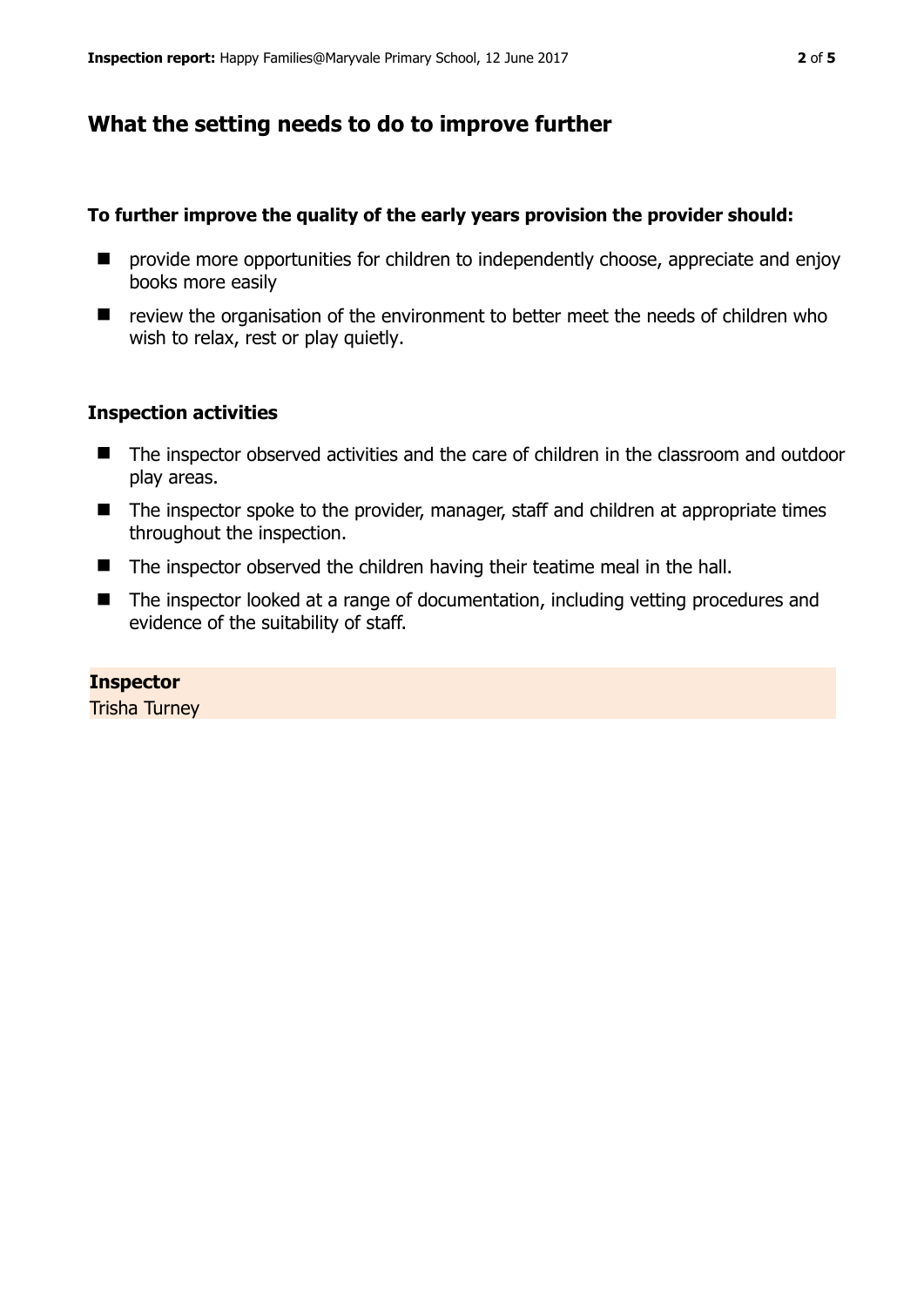## **Inspection findings**

#### **Effectiveness of the leadership and management is good**

Staff are well qualified and have a good understanding of their responsibilities. Safeguarding is effective. Staff have a good understanding of child protection and safeguarding issues. They know the signs and symptoms that may indicate that a child is at risk of harm. They are confident in the procedures to follow if they have any concerns about children or allegations against adults. Staff use risk assessment to identify and minimise potential hazards within the environment. They are effectively deployed, both to interact with children and to allow children to move freely between the indoor and outdoor provision. Robust recruitment, vetting and ongoing suitability checks are in place to ensure adults are suitable to work with children. This promotes children's safety and well-being. The providers monitor staff performance successfully through effective coaching and supervision sessions. Staff are well supported to develop their skills further.

#### **Quality of teaching, learning and assessment is good**

Staff provide children with opportunities to have fun before and after school. They seek information from parents and teachers to support their planning of activities. Staff join in children's activity choices to enhance their enjoyment. For example, staff explain the rules of board games and support children to follow them as they play. Staff build on children's learning in school successfully. For example, they extend children's learning as they ask them to work out how many they would have left if they add or take away objects. Staff are interested in what children are doing and achieving. As a result, children stay engaged and occupied in their play.

#### **Personal development, behaviour and welfare are good**

An effective key-person system has been established. Younger children are given dedicated care and attention. This promotes positive relationships and helps children to settle quickly at the club. Staff are warm and friendly and show a strong interest in what children do and say. This contributes towards all children feeling emotionally secure. Children are motivated to play and learn. They move confidently around the club and are secure in their surroundings. Staff promote children's health and hygiene effectively. For example, children know to wash their hands before eating and enjoy nutritious snacks and meals. Teatime is a social occasion where children sit together and discuss their food choices. Staff encourage children to use good manners and show respect for one another. For example, children readily hold the doors open for others. Staff provide many opportunities for children to extend their physical skills. They have plenty of fresh air and exercise as they play in the outdoor areas. Staff join children as they challenge each other to throw balls in nets, score goals or hit tennis balls.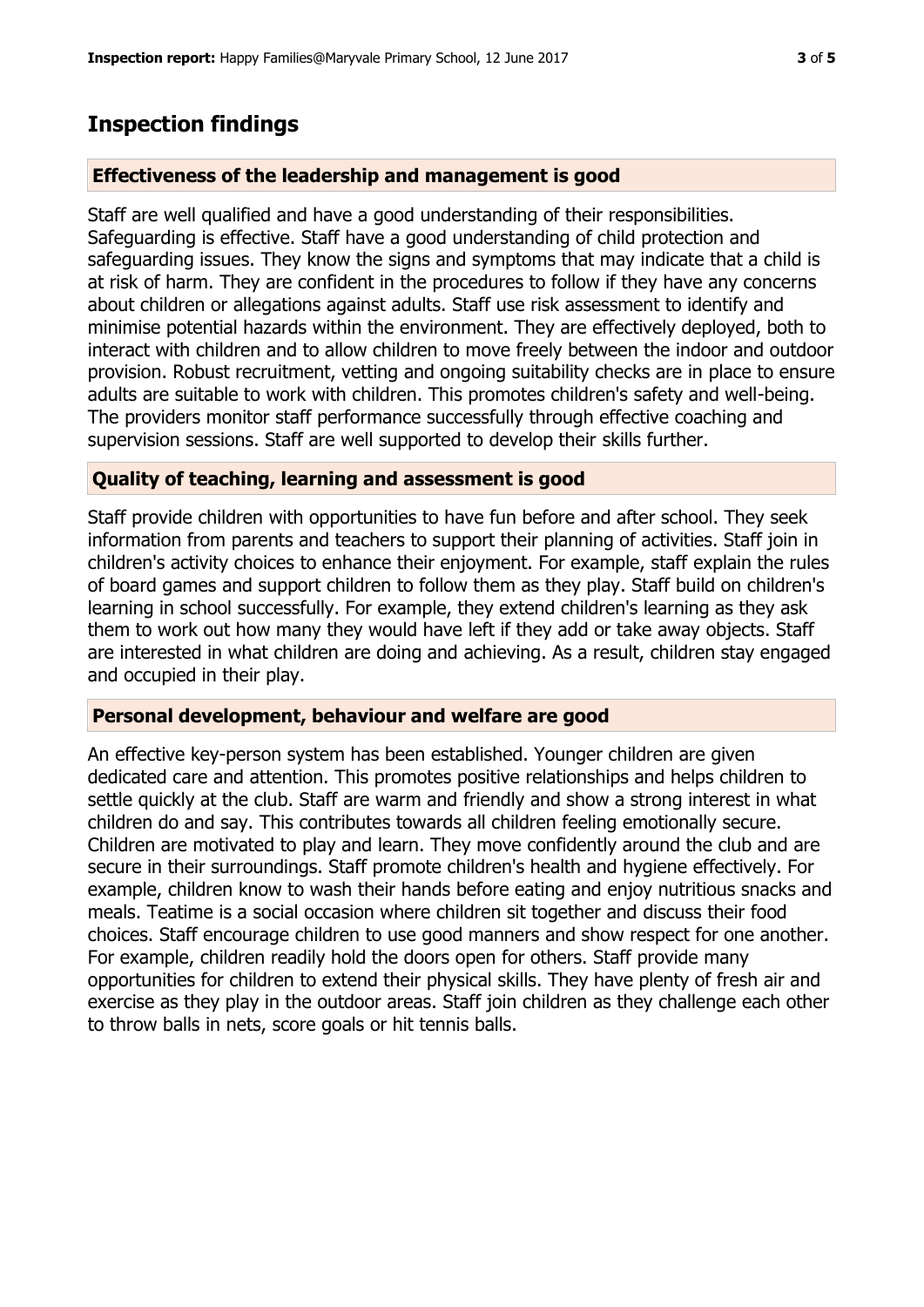# **Setting details**

| Unique reference number                             | EY492761                                                                             |  |
|-----------------------------------------------------|--------------------------------------------------------------------------------------|--|
| <b>Local authority</b>                              | Birmingham                                                                           |  |
| <b>Inspection number</b>                            | 1084216                                                                              |  |
| <b>Type of provision</b>                            | Out of school provision                                                              |  |
| Day care type                                       | Childcare - Non-Domestic                                                             |  |
| <b>Registers</b>                                    | Early Years Register, Compulsory Childcare<br>Register, Voluntary Childcare Register |  |
| Age range of children                               | $4 - 11$                                                                             |  |
| <b>Total number of places</b>                       | 42                                                                                   |  |
| Number of children on roll                          | 52                                                                                   |  |
| Name of registered person                           | Happy Families Child Care Limited                                                    |  |
| <b>Registered person unique</b><br>reference number | RP905976                                                                             |  |
| Date of previous inspection                         | 24 January 2017                                                                      |  |
| <b>Telephone number</b>                             | 0121 550 1494                                                                        |  |

Happy Families@Maryvale Primary School registered in 2015. The club employs four members of childcare staff, all of whom hold relevant qualifications at level 3. The club opens from 7.30am until 9am and from 3.15pm until 6pm, Monday to Friday, during term time.

This inspection was carried out by Ofsted under sections 49 and 50 of the Childcare Act 2006 on the quality and standards of provision that is registered on the Early Years Register. The registered person must ensure that this provision complies with the statutory framework for children's learning, development and care, known as the early years foundation stage.

Any complaints about the inspection or the report should be made following the procedures set out in the guidance 'Complaints procedure: raising concerns and making complaints about Ofsted', which is available from Ofsted's website: www.gov.uk/government/organisations/ofsted. If you would like Ofsted to send you a copy of the guidance, please telephone 0300 123 4234, or email enquiries@ofsted.gov.uk.